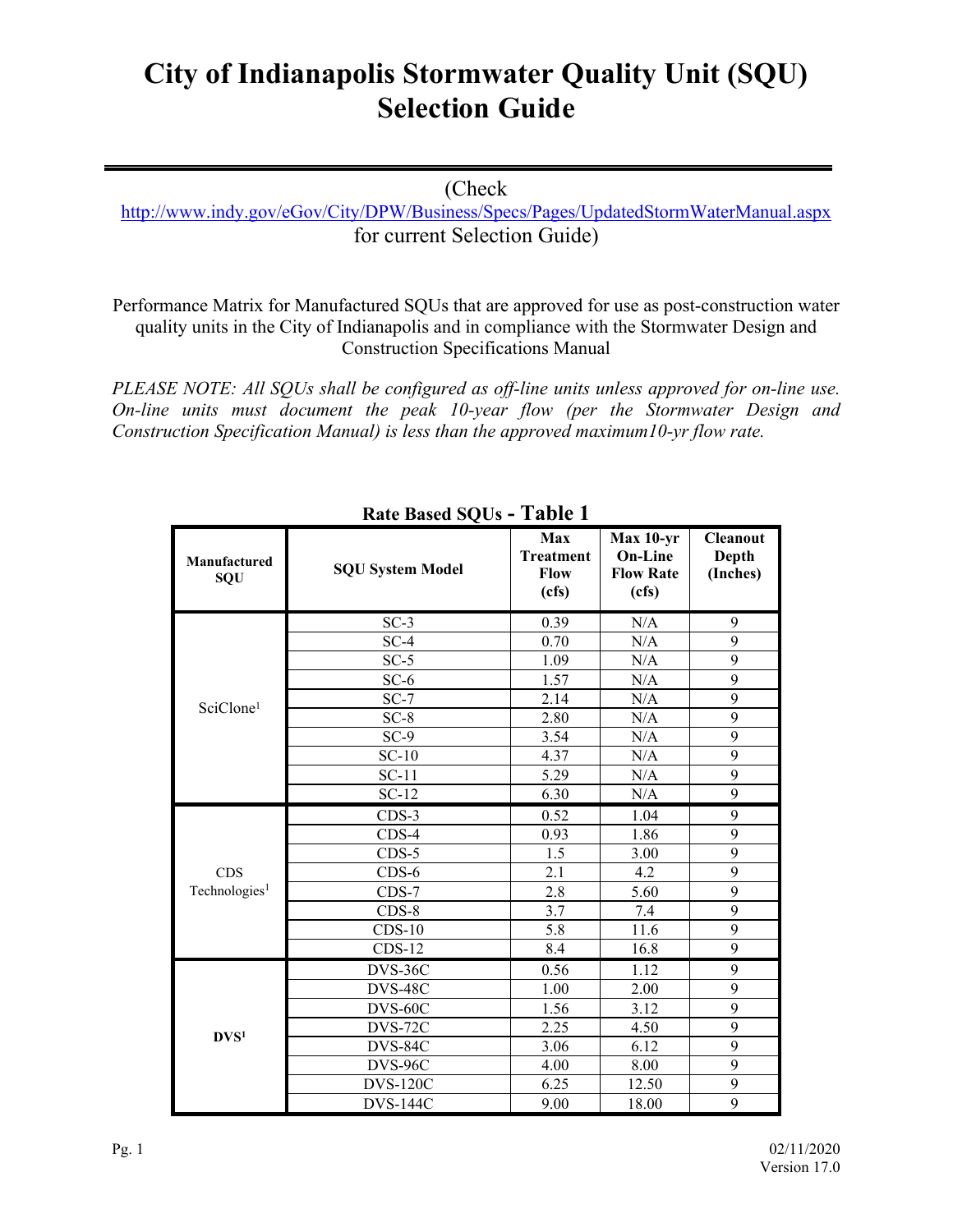## **City of Indianapolis Stormwater Quality Unit (SQU) Selection Guide**

| Manufactured<br>SQU                                 | <b>SQU System Model</b> | <b>Max</b><br><b>Treatment</b><br>Flow<br>(cfs) | Max 10-yr<br><b>On-Line</b><br><b>Flow Rate</b><br>(cfs) | <b>Cleanout</b><br>Depth<br>(Inches) |
|-----------------------------------------------------|-------------------------|-------------------------------------------------|----------------------------------------------------------|--------------------------------------|
|                                                     | $4-ft$                  | 1.12                                            | 2.95                                                     | 9                                    |
| Hydro                                               | $6-ft$                  | 2.52                                            | 6.63                                                     | 12                                   |
| <b>International</b><br>Downstream                  | $8-ft$                  | 4.49                                            | 11.81                                                    | 15                                   |
| Defender <sup>1</sup>                               | $10$ -ft                | 7.00                                            | 18.40                                                    | 18                                   |
|                                                     | $12 \text{ ft}$         | 10.08                                           | 26.51                                                    | 21                                   |
| Hydro<br><b>International</b>                       | $3-ft$                  | 0.85                                            | 1.84                                                     | 9                                    |
|                                                     | $4-ft$                  | 1.5                                             | 3.24                                                     | 9                                    |
|                                                     | $5-ft$                  | 2.35                                            | 5.08                                                     | 9                                    |
| <b>First Defense</b>                                | $6-ft$                  | 3.38                                            | 7.30                                                     | 9                                    |
| High Capacity <sup>1</sup>                          | $7-ft$                  | 4.60                                            | 9.94                                                     | 9                                    |
|                                                     | $8-ft$                  | 6.00                                            | 12.96                                                    | 9                                    |
|                                                     | $HS-3$                  | 0.50                                            | 1.00                                                     | 6                                    |
|                                                     | $HS-4$                  | 0.88                                            | 1.76                                                     | 6                                    |
|                                                     | $HS-5$                  | 1.37                                            | 2.74                                                     | 6                                    |
|                                                     | $HS-6$                  | 1.98                                            | 3.96                                                     | 6                                    |
| <b>HydroStorm</b> by<br>Hydroworks,                 | $HS-7$                  | 2.69                                            | 5.38                                                     | 6                                    |
| LLC <sup>1</sup>                                    | $HS-8$                  | 3.52                                            | 7.04                                                     | 6                                    |
|                                                     | $HS-9$                  | 4.45                                            | 8.9                                                      | 6                                    |
|                                                     | $HS-10$                 | 5.49                                            | 10.98                                                    | 6                                    |
|                                                     | $HS-11$                 | 6.65                                            | 13.3                                                     | 6                                    |
|                                                     | $HS-12$                 | 7.91                                            | 15.82                                                    | 6                                    |
|                                                     | $XC-2$                  | 0.57                                            | 1.16                                                     | 6                                    |
|                                                     | $XC-3$                  | 1.13                                            | 2.30                                                     | 6                                    |
|                                                     | $XC-4$                  | 1.86                                            | 3.79                                                     | 6                                    |
|                                                     | $XC-5$                  | 2.78                                            | 5.66                                                     | 6                                    |
| AquaShield<br>Aqua-Swirl<br>Xcelerator <sup>1</sup> | $XC-6$                  | 3.88                                            | 7.90                                                     | 6                                    |
|                                                     | $XC-7$                  | 5.17                                            | 10.52                                                    | 6                                    |
|                                                     | $XC-8$                  | 6.64                                            | 13.51                                                    | 6                                    |
|                                                     | $XC-9$                  | 8.29                                            | 16.87                                                    | 6                                    |
|                                                     | $XC-10$                 | 10.13                                           | 20.62                                                    | 6                                    |
|                                                     | $XC-11$                 | 12.15                                           | 24.73                                                    | 6                                    |
|                                                     | $XC-12$                 | 14.35                                           | 29.20                                                    | $\boldsymbol{6}$                     |
|                                                     | $XC-13$                 | 15.53                                           | 31.60                                                    | 6                                    |
| Contech<br>Cascade<br>Separator                     | $CS-4$                  | 1.80                                            | 4.03                                                     | 9                                    |
|                                                     | $CS-5$                  | 2.81                                            | 6.29                                                     | 9                                    |
|                                                     | $CS-6$                  | 4.05                                            | 9.07                                                     | 9                                    |
|                                                     | $CS-8$                  | 7.20                                            | 16.1                                                     | 9                                    |
|                                                     | $CS-10$                 | 11.3                                            | 25.3                                                     | 9                                    |
|                                                     | $CS-12$                 | 16.2                                            | 36.3                                                     | 9                                    |